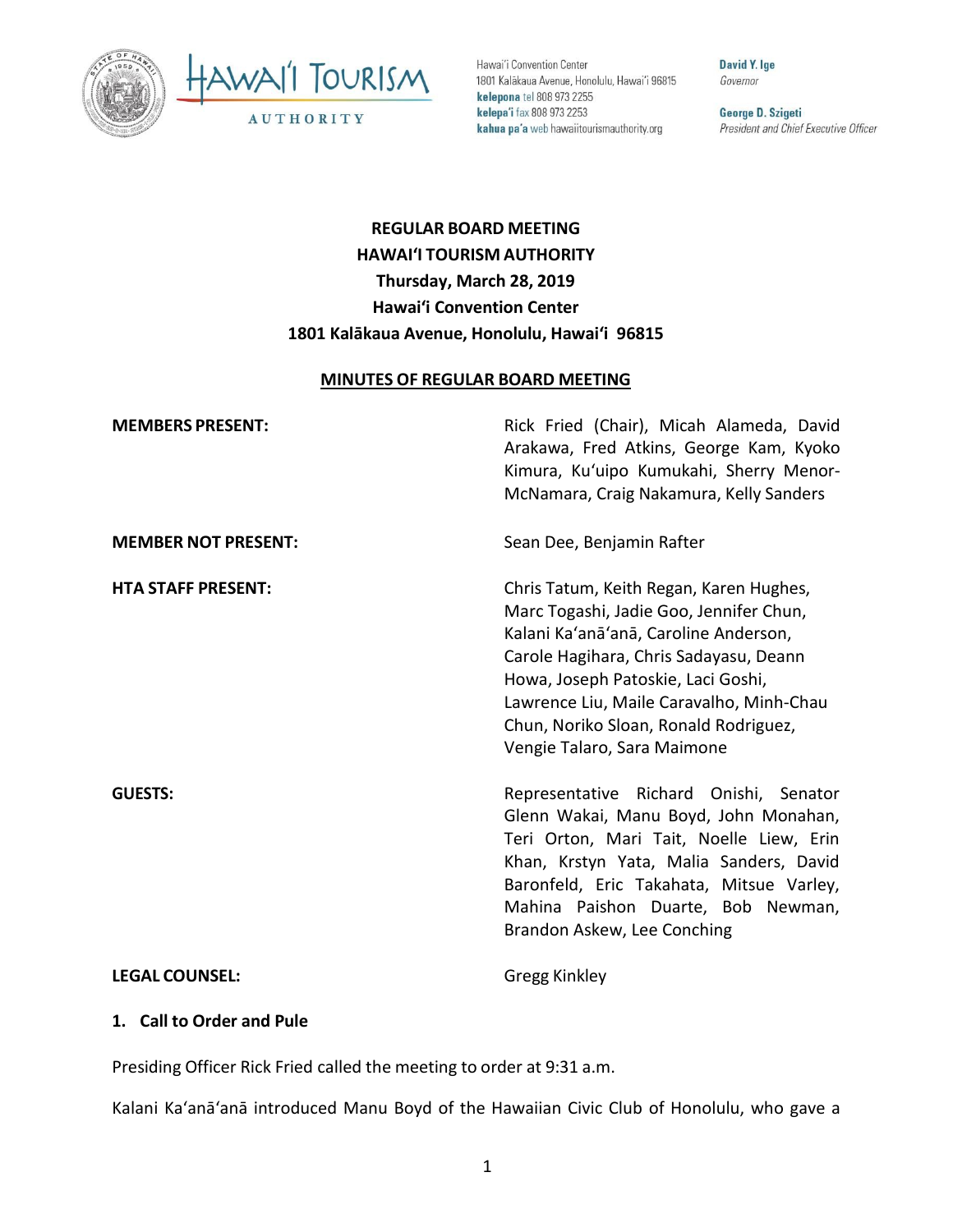presentation on Prince Kūhiō Kalanianaʻole, who was a beloved chief, sportsman, U.S. Congressional delegate, newspaperman, and founder of the Hawaiian Civic Club. Mr. Boyd will be speaking at the Smithsonian Institute on the 200th anniversary of the birth of King Kamehameha. Ku'uipo Kumukahi and Mr. Ka'anā'anā sang a song in commemoration of Prince Kūhiō Kalanianaʻole entitled 'Aloha Kalanianaʻole,' written and composed by Malia Craver and Val Kepelino, respectively.

## **2. Approval of Minutes of the February 28, 2019 Meeting**

Chair Fried requested a motion to approve the minutes of the February 28, 2019 Board meeting. George Kam made a motion to approve. Kelly Sanders seconded the motion, which was then unanimously approved by the Board. Chair Fried thanked Rep. Richard Onishi and Sen. Glenn Wakai for attending the meeting.

### **3. Report of Permitted Interactions at an Informational Meeting or Presentation Not Organized by the Board Under HRS § 92-2.5(c)**

Chair Fried asked the Board whether there were any permitted interactions to report. Mr. Atkins was asked to go a Kauai Lifeguard Association event, and they laid out what they were able to accomplish with HTA funds and matching funds this year. The meeting, which typically is attended by 300 people, was attended by 600 people on this occasion. They impressed upon meeting attendees who go to the beach, even if they are not lifeguards, to say something to visitors if they see a potential hazard.

# **4. Report Relating to Staff's Implementation of HTA's Programs During February 2019**

Chair Fried recognized CEO Chris Tatum to provide his report on the staff's implementation of Hawai'i Tourism Authority ("HTA")'s Programs during February 2019. Mr. Tatum began by discussing the Spring Update, which had about 600 attendees. The Spring Update featured presentations on what HTA does to support and perpetuate the Hawaiian culture, what HTA is doing in the community, and what the contractors are focusing on. The Fall Update will be moved to Hawai'i Island with the intent to share the experience of Hawai'i Island and to engage and understand how to better promote Hawai'i Island to the market.

Mr. Tatum said that this past month, he visited Kauai and had the opportunity to visit with the community on the North Shore and at the state parks. He received good feedback on tourism and how HTA can support it. The Kauai stakeholders provided an interactive presentation and provided feedback on how to manage resources. Mr. Tatum said that the stakeholders understand the challenges before them and HTA's purpose is to support them moving forward. He said that the goal is that anyone who goes to the park should have a phenomenal experience and, ideally, visitors should have reservations to ensure they can get in. Mr. Tatum noted that there's a phenomenal beach and a tremendous amount of history in the park. Mr. Atkins expressed his gratitude towards Mr. Tatum for visiting and listening, and said that he received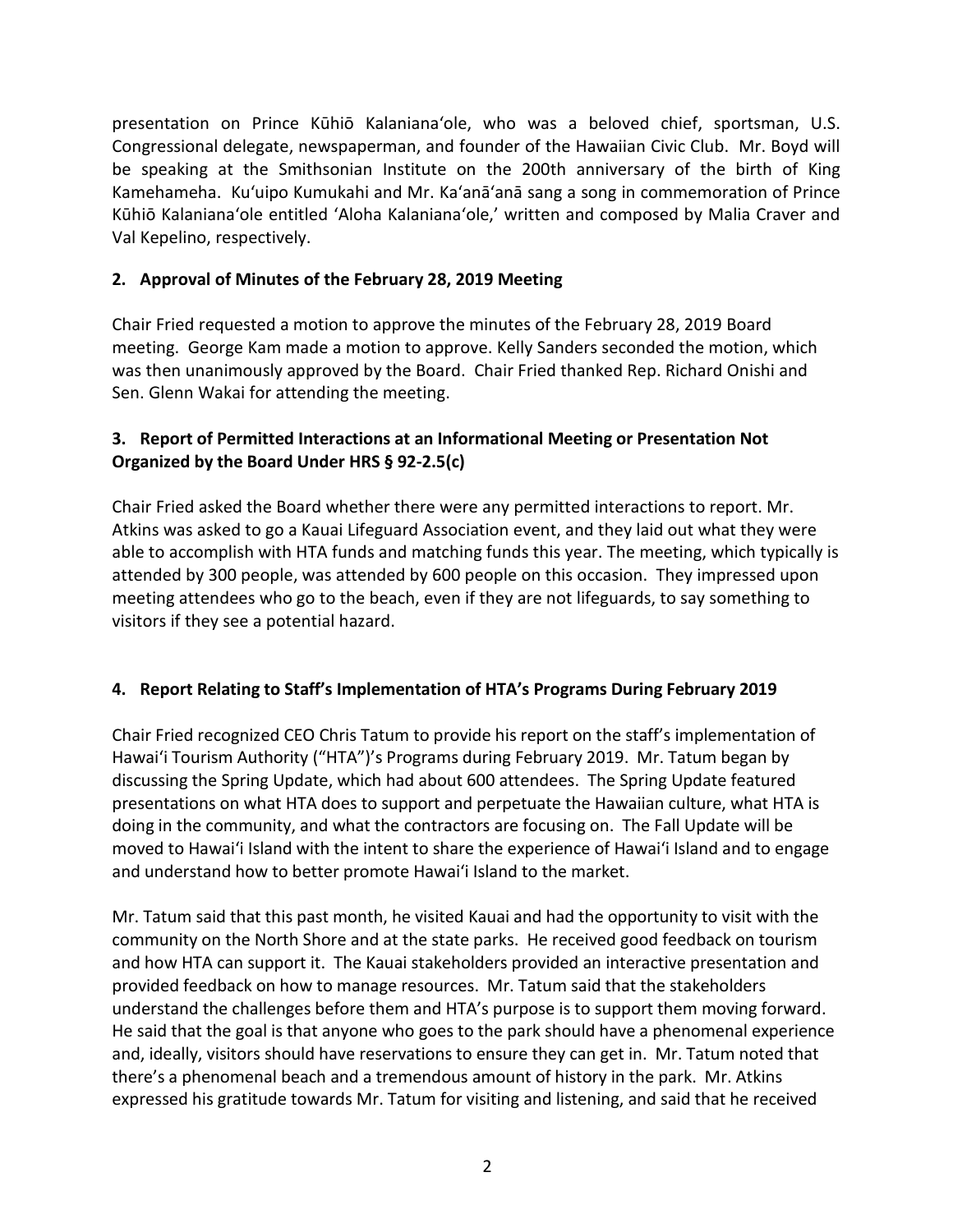good comments from the presentation attendees.

Mr. Tatum then discussed the fall preseason LA Rams game. He expressed surprise at the demand evidenced by the fact that tickets sold out quickly. He said that there has been frustration from the community that the tickets sold out so quickly, but said that the idea is not just to have one game, but to have a continuing relationship with the NFL. He added that there is a lot of community interaction planned leading up to the game. He said that he is also planning meeting with Dave Matlin on how to be more engaged with the University of Hawai'i sports program. He noted that UH athletes are the ideal ambassadors for Hawai'i because they already have the Hawai'i brand and when they go out into the markets, they can share the aloha spirit.

Mr. Tatum then discussed the 2019 legislative session. He said that he believes we are going in the right direction, and that there is a plan moving forward that is about driving tourism forward and managing tourism the right way. HTA has responded, officially, to the state auditor about the status of the audit. Mr. Tatum noted that there are three key positions that will be filled and he stated that he would provide more information on that later in the meeting. Mr. Tatum discussed the Hawai'i Island recovery plan.

Mr. Tatum said that the HTA team is currently working on the fiscal year 2020 budget and plans to provide a preliminary budget to the Board at the April Board meeting. He said that the Board will have a month to look it over and provide feedback. The preliminary budget will provide an idea for funding on HTA's six key areas: 1) perpetuating the Hawaiian culture, 2) natural resources, 3) the community, 4) research and statistics, 5) marketing, and 6) sports. Mr. Tatum noted that the amount of many of the items in the budget are unknown because they are put out for RFP, so for budget purposes they will block out the money and move forward on approval for the big pieces. Then, as they do RFPs they will share how they think the money should be broken up.

He recognized Karen for taking the lead and noted that a marketing proposal for Hawai'i Island recovery was presented at the monthly Marketing Committee meeting. Chair Fried added that next week Mr. Tatum will be attending Maui, Kona, and Kauai the following week to participate in HTA-HLTA matching homeless allocation distribution.

### **5. Presentation and Discussion of Current Market Insights and Conditions in Key Major Hawai'i Tourism Markets**

Chair Fried acknowledged Jennifer Chun to provide an update on current market insights. Ms. Chun directed the Board to the February report in the Board Packet. She began by saying that, in February, expenditures were down from 2.7%, and the only markets that showed increase spending were the U.S. West, Europe, and Taiwan. Overall, arrivals were flat. In February, RevPAR was down 4.2% and there was also a decrease in occupancy for the entire state. She added that in February there were increases in expenditures and arrivals for the cruise ship market. The same number of ships came February 2019 as February 2018 but larger ships came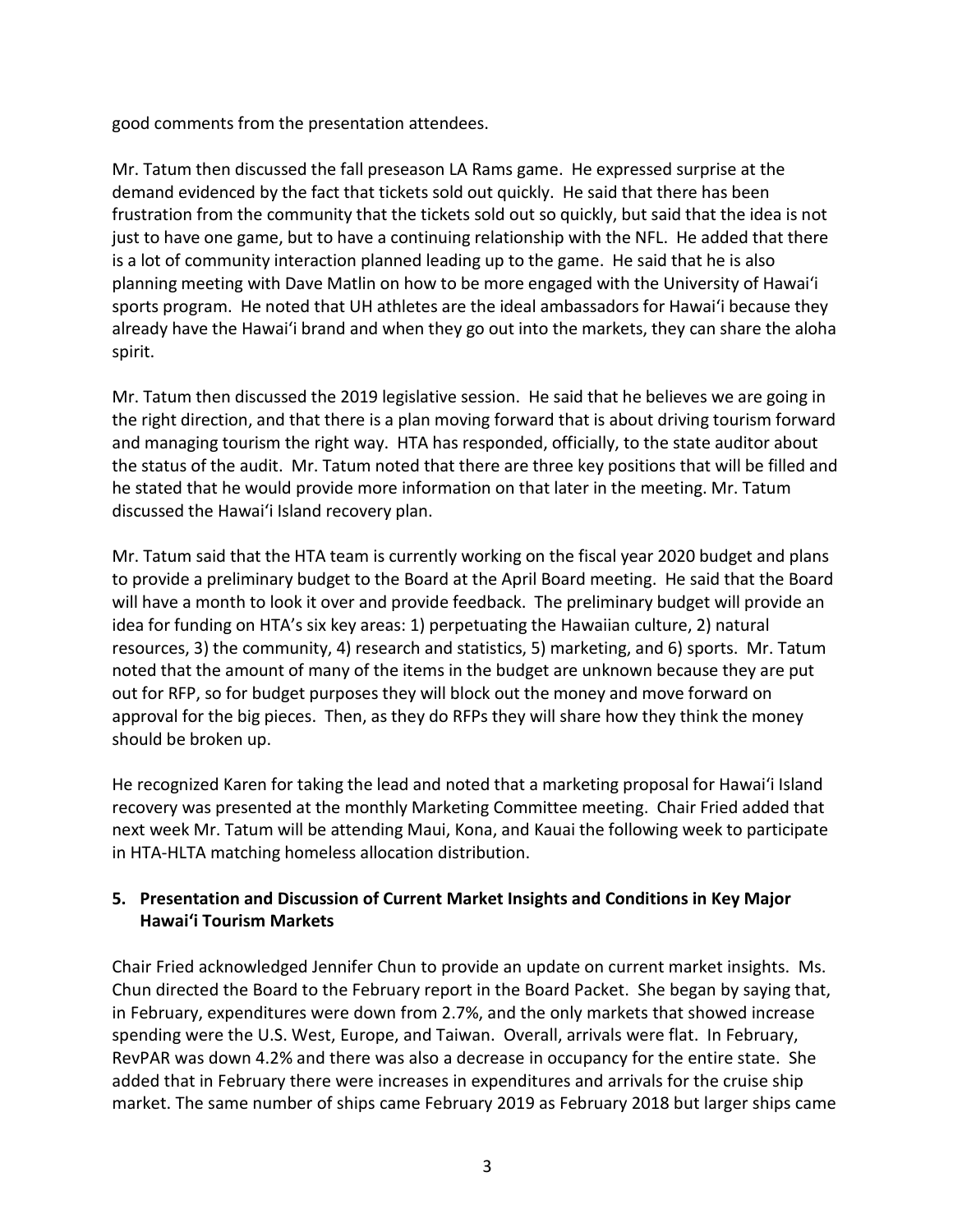this year.

### **6. Presentation, Discussion and Action on HTA's Financial Reports for February 2019**

Chair Fried recognized Marc Togashi and Keith Regan to provide an update on HTA's financial reports. Mr. Regan directed the Board to the Board Packet which contains a Budget Statement Summary, which provides a snapshot of revenues and expenditures, and a picture of the actual budget.

David Arakawa requested the finance team to provide a brief summary of the significant variances, and provide a narrative explanation for the Board. Mr. Tatum stated that this year was unique because the new people that were brought made significant changes, so there are a fair amount of variances. He said that, in general, approximately \$4.7 million was not encumbered but he does not want to continue to carry over from year to year. He said that \$2.5 million will be put toward promoting Hawai'i Island, which leaves approximately \$2 million that we have not yet identified a use. That amount will likely be the only carry-over to FY 2020.

Mr. Regan requested a motion to accept the financial statements. Mr. Arakawa made a motion, and Mr. Kam seconded the motion. The motion was approved unanimously.

#### **7. Update on Status of the 2018 Audit Action Plan**

Chair Fried asked Mr. Regan to provide an update on the 2018 Audit Action Plan. Mr. Regan noted several updates. First, HTA responded to a letter from the auditor requesting an update on twenty-seven items. Mr. Regan stated that, at the last Board meeting the Board approved certain policies but that procedures still need to be updated. He said that HTA is working on a quality assurance plan, which was identified by the auditor as needing to be updated. This includes quality controls. Mr. Regan said that there is a basic framework but they are pulling a team together to finalize it within the next month.

David asked Mr. Regan to give an example of what a quality assurance policy would entail. Mr. Regan responded that one example is in regards to contracts and making sure, step-by-step, that contracts are implemented and executed according to policies. Many of these policies are already in existence, and it is a matter of putting them into a plan. In regards to Item 15, he noted that final evaluations are required to be completed prior to final payment being issued to ensure compliance with material contract terms. He said that out of all of the action items, nineteen are fully implanted and eight are partially implemented.

#### **8. Update Relating to the 2019 Legislative Session and Related Bills Relevant to HTA**

Chair Fried asked Mr. Regan to provide a legislative update. He briefly discussed the bills on the handout and noted that there were new drafts of some bills published since the update was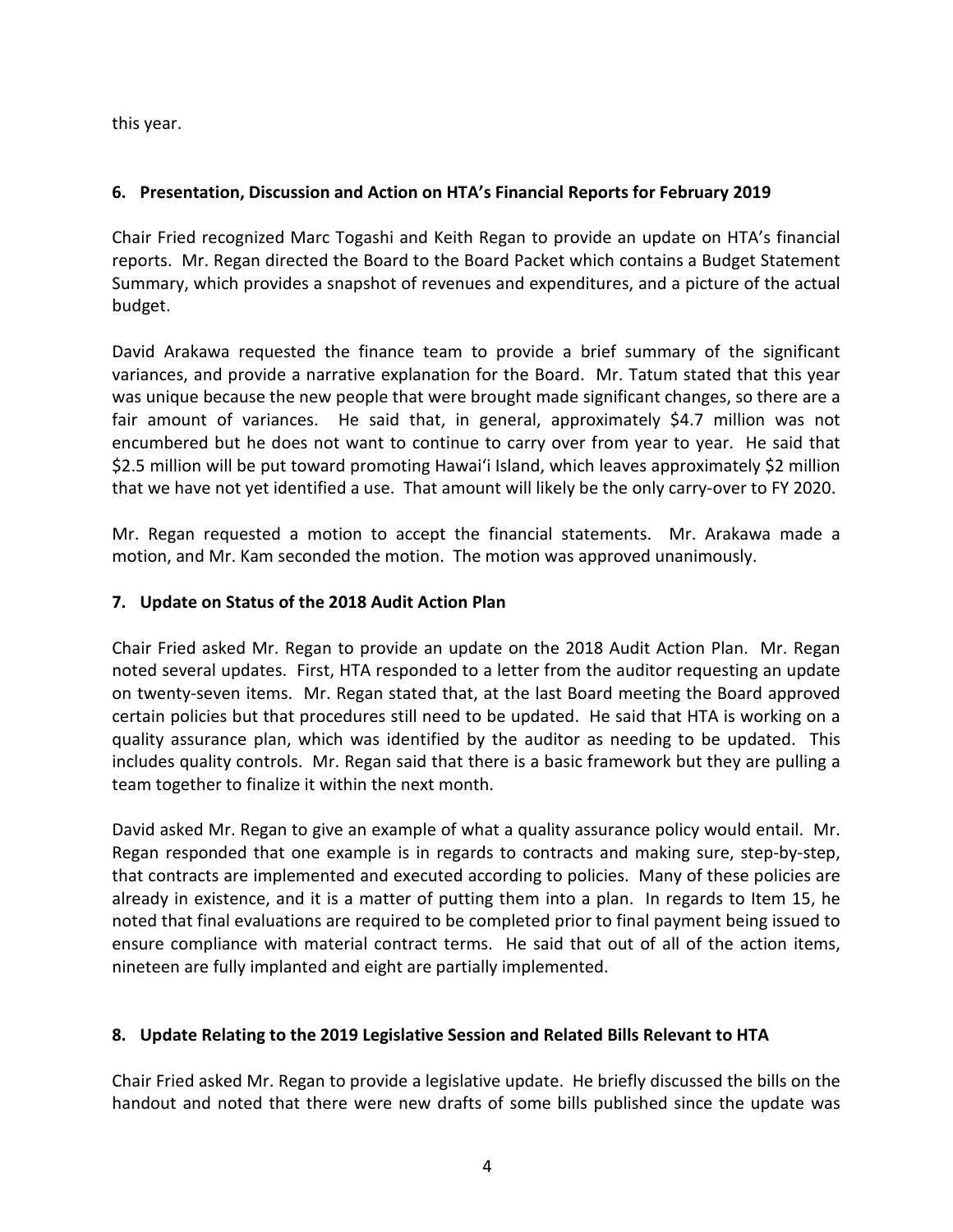created. HB420, which removes the provision that designates the Hawai'i Convention Center (HCC) as the location for the Hawaiian Center and the Museum of Hawaiian Music and Dance, is awaiting hearing in the Senate Ways and Means Committee. Chair Fried asked whether HTA is taking a position on a particular location for the Hawaiian Center and the Museum of Hawaiian Music and Dance. Mr. Regan confirmed that HTA has not taken a position on a location and is focused on moving the location away from Hawaiian Convention Center, so that the project can move forward. HB422, which would allow HTA to contract separately for marketing and the maintenance of the HCC, is also awaiting hearing by Senate Committee on Ways and Means. Chair Fried asked what was the possibility of SB666, Relating to Airports Corporation, passing into law. Senator Wakai said that there has been opposition from the unions. Kyoko Kimura noted that at the Convention Center meeting, some of the planners expressed their dissatisfaction with HNL, including security and cleanliness. SB1292, Relating to Transient Accommodations, has been referred to the House Committee on Finance. Mr. Atkins thanked the staff for preparing an update and providing bill summaries in the Board Packet.

Chair Fried called a recess at 10:20 a.m.

The meeting was resumed at 10:37 a.m.

#### **9. Report of the Marketing Standing Committee with the Committee's Recommendations to Support Various Marketing Proposals, for Discussion and Approval by the Board**

Chair Fried recognized Kelly Sanders to provide an update on the Marketing Committee meeting that was held the previous day. Mr. Sanders said that the meeting focused on HTJ and HTUSA's efforts to promote Hawai'i Island in the wake of the Kilauea eruption. The meeting discussed moving forward with the brand of Hawai'i Island, that Kilauea will be semidormant without significant lava flow for the next 35-50 years, and looking at a new branding opportunity. The funding request was for \$1.5 million for HVCB and \$1 million for HTJ, for a combined \$2.5 million to create new assets, a new brand, and a new direction for Hawai'i Island. He said that the Marketing Committee voted to recommend the \$2.5 million marketing plan. Ms. Hughes thanked HTJ and HVCB for their presentations that showed how the money was spent last year and to show that the additional funding is warranted.

Mr. Tatum expressed his appreciation for the Marketing Committee and said that there has to be an alignment in branding between HTJ and HTUSA, and the rest of its contractors. \$500,000 of the funding to HTUSA will go towards creating new assets, and those assets will be available to HTA's other contractors. Mr. Atkins noted that the vote to approve the expenditure was unanimous. He said that this effort will help to show airlines that HTA is supporting Hawai'i Island and will encourage airlines to maintain their flights to Hawai'i Island. He noted that Hawai'i Island stakeholders attended the Marketing Committee Meeting. Mr. Sanders requested a motion to approve the \$2.5 million associated with the rebranding/branding of Hawai'i Island and a future focus for overall global tourism opportunity. Mr. Kam made a motion and Mr. Atkins seconded the motion.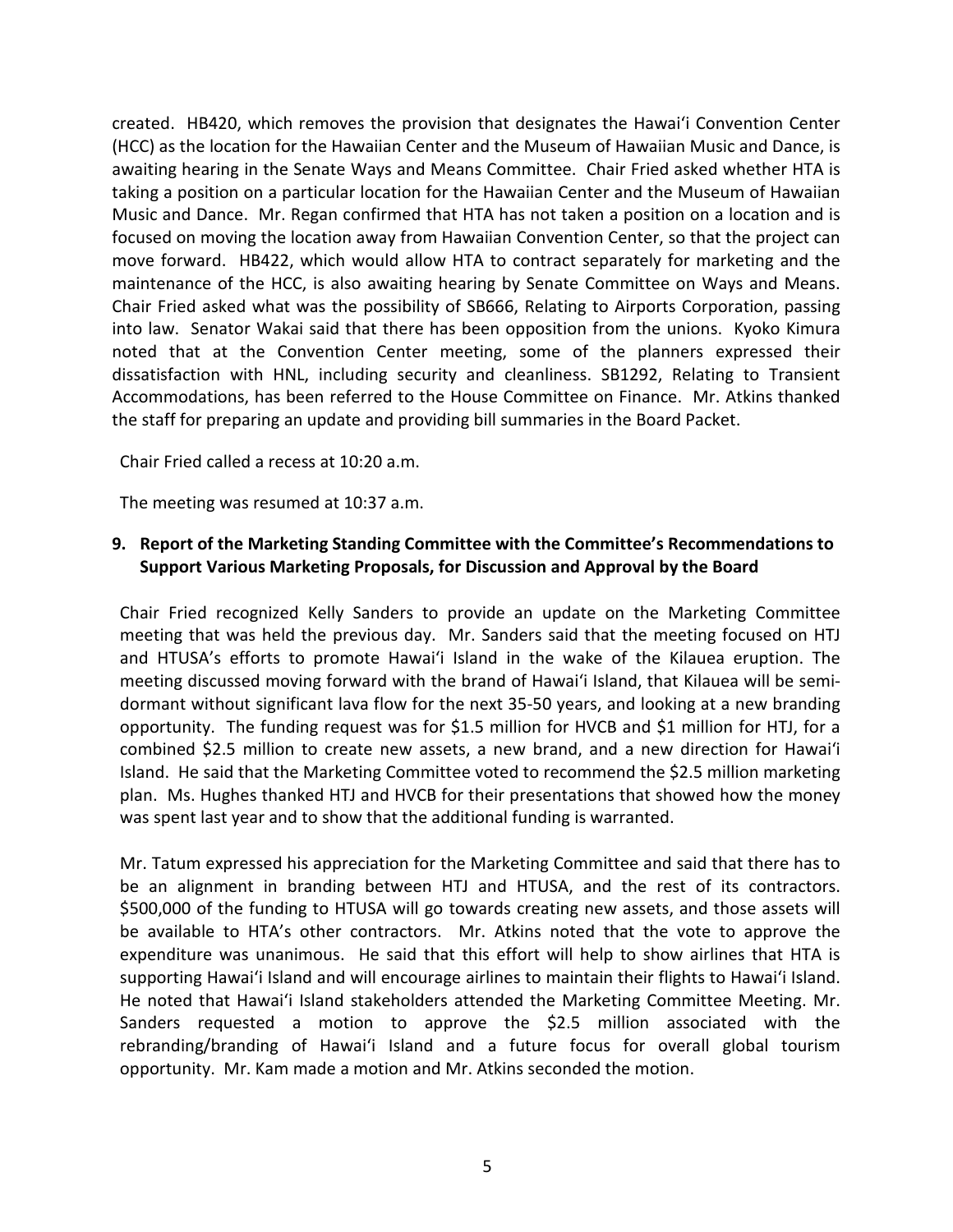Micah Alameda thanked the Marketing Committee for their work on this issue. He noted that the second part will be managing the influx of visitors and being mindful in responsibly managing tourism because a healthy Hawai'i Island is a healthy tourist destination. Mr. Tatum said that that was part of the discussion at the Marketing Committee Meeting and that HTA is ready to do what it needs to do to be prepared.

Ms. Hughes stated that the funding would come from the reduction in Canada and Europe marketing funds, MCI, sports agency consultants, the scaled-down tourism summit, and scaling back signature events. She also said that the fall update would be held on Hawai'i Island.

### **10. Presentation by AEG Regarding an Update of the Hawai'i Convention Center Recent Operational Activities and Sales Initiatives**

Chair Fried introduced Teri Orton to provide an update on HCC's recent operational activities and sales initiatives. Ms. Orton introduced AEG President Bob Newman, who is visiting. She stated that February was a strong month for HCC, which hosted eighteen events. Ms. Orton also discussed cancellations including a Jehovah's Witness program.

In February, net income was \$22,400. In sales and marketing, \$439,000 was expended, bringing the total net loss for sales and marketing to \$416,800. In regards to the reforecast, there are challenges this year because of two cancellations that severely impacted food and beverage. She said that the team is looking at ways to recover the loss with existing groups. Mr. Tatum asked Ms. Orton to bring in the plan to recover the drops to the next meeting.

Mr. Sanders stated that in Japan, over the last several years, there has been significant fraud in insurance companies so the Japanese government has placed restrictions on outside operations of these companies. Therefore, this may continue to impact HCC for years to come. He suggested looking at other industries and noted that another potential market would be automotive makers.

Ms. Orton recognized Lee Conching to provide update on his sales team. Mr. Conching Lee began by saying that Asia is changing and therefore the team is changing how they are selling. One example is Amway, and Mr. Conching is currently pitching Amway in five countries. They are also working on an International Conference on Positive Psychology from Australia, which would be the first major buy from Australia.

Mr. Conching said that the HCC Advisory Board came in February and provided insight on how to move forward, and the sales team is looking on implementing a number of action items that they recommended. Another major issue is when American Dental Association will consider Hawai'i again. The American Dental Association has released an RFP and the team is currently working on that.

Ms. Orton said that in February, they closed 19,706 room nights, bringing the year-to-date total